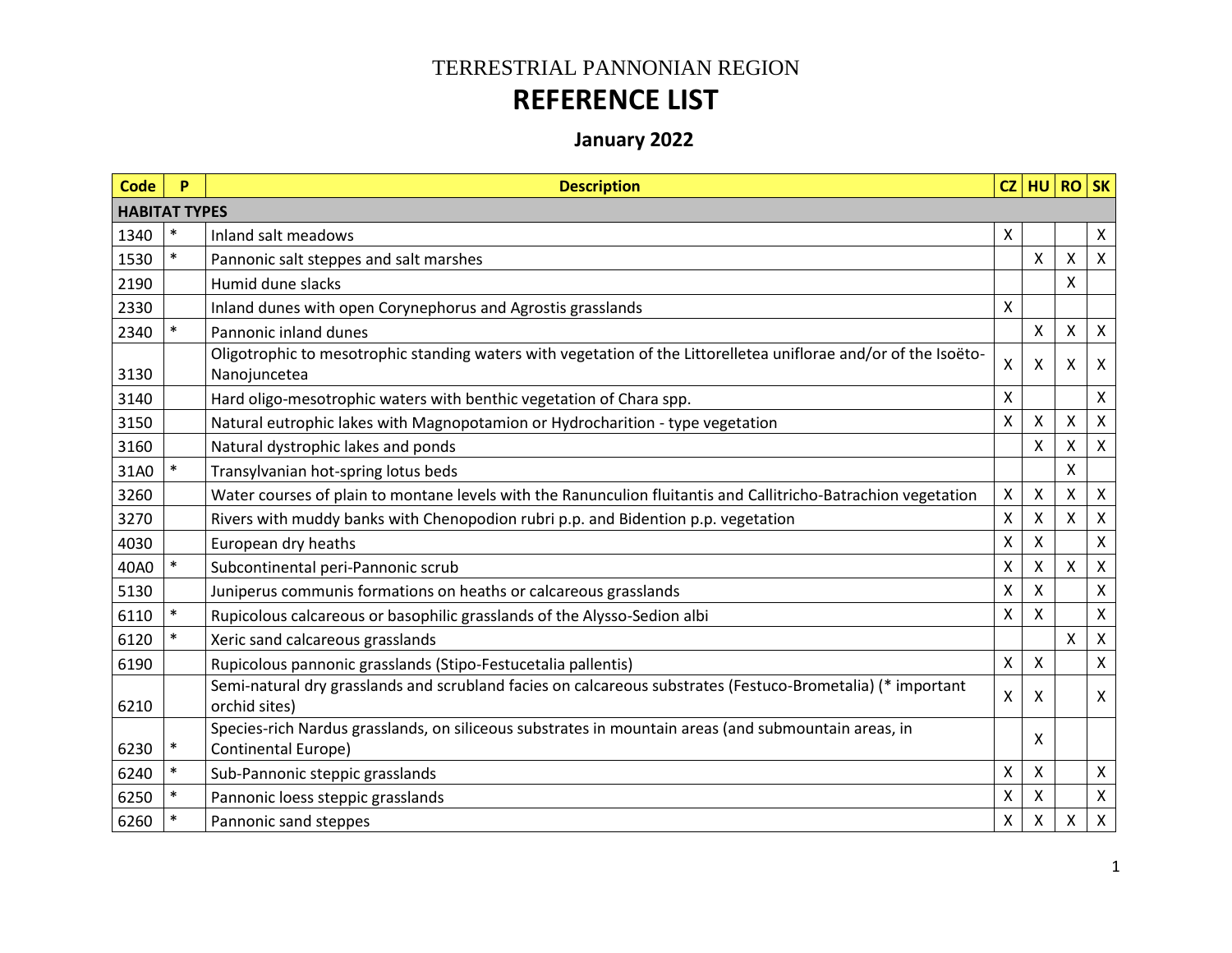| <b>Code</b> | P      | <b>Description</b>                                                                                         | CZ              | HU | <b>RO</b>                 | <b>SK</b>                 |
|-------------|--------|------------------------------------------------------------------------------------------------------------|-----------------|----|---------------------------|---------------------------|
| 6410        |        | Molinia meadows on calcareous, peaty or clayey-silt-laden soils (Molinion caeruleae)                       | $\mathsf{\chi}$ | X  | $\mathsf{\chi}$           | $\boldsymbol{\mathsf{X}}$ |
| 6430        |        | Hydrophilous tall herb fringe communities of plains and of the montane to alpine levels                    | X               | X  | X                         | $\pmb{\times}$            |
| 6440        |        | Alluvial meadows of river valleys of the Cnidion dubii                                                     | X               | X  | X                         | $\boldsymbol{\mathsf{X}}$ |
| 6510        |        | Lowland hay meadows (Alopecurus pratensis, Sanguisorba officinalis)                                        | X               | X  | X                         | $\mathsf{X}$              |
| 6520        |        | Mountain hay meadows                                                                                       |                 | X  |                           |                           |
| 7110        | $\ast$ | Active raised bogs                                                                                         |                 | Χ  |                           |                           |
| 7140        |        | Transition mires and quaking bogs                                                                          |                 | X  |                           | $\boldsymbol{\mathsf{X}}$ |
| 7150        |        | Depressions on peat substrates of the Rhynchosporion                                                       |                 |    |                           | SR                        |
| 7210        |        | Calcareous fens with Cladium mariscus and species of the Caricion davallianae                              |                 | Χ  |                           | $\boldsymbol{\mathsf{X}}$ |
| 7220        | $\ast$ | Petrifying springs with tufa formation (Cratoneurion)                                                      |                 | Χ  |                           |                           |
| 7230        |        | <b>Alkaline fens</b>                                                                                       |                 | X  |                           | $\boldsymbol{\mathsf{X}}$ |
| 8150        |        | Medio-European upland siliceous screes                                                                     |                 | X  |                           | $\pmb{\mathsf{X}}$        |
| 8160        |        | Medio-European calcareous scree of hill and montane levels                                                 | X               | Χ  |                           | $\pmb{\times}$            |
| 8210        |        | Calcareous rocky slopes with chasmophytic vegetation                                                       | X               | X  |                           | $\pmb{\times}$            |
| 8220        |        | Siliceous rocky slopes with chasmophytic vegetation                                                        | X               | X  |                           | $\pmb{\times}$            |
| 8230        |        | Siliceous rock with pioneer vegetation of the Sedo-Scleranthion or of the Sedo albi-Veronicion dillenii    | X               | X  |                           | $\boldsymbol{\mathsf{X}}$ |
| 8310        |        | Caves not open to the public                                                                               | X               | Χ  |                           | $\pmb{\times}$            |
| 9110        |        | Luzulo-Fagetum beech forests                                                                               |                 | x  |                           | $\pmb{\times}$            |
| 9130        |        | Asperulo-Fagetum beech forests                                                                             |                 | x  |                           | $\mathsf{X}$              |
| 9150        |        | Medio-European limestone beech forests of the Cephalanthero-Fagion                                         |                 | X  |                           | $\mathsf{X}$              |
| 9170        |        | Galio-Carpinetum oak-hornbeam forests                                                                      | X               |    |                           |                           |
| 9180        | $\ast$ | Tilio-Acerion forests of slopes, screes and ravines                                                        | X               | X  |                           | $\mathsf{X}$              |
| 9190        |        | Old acidophilous oak woods with Quercus robur on sandy plains                                              |                 |    |                           | $\mathsf{X}$              |
| 91E0        |        | Alluvial forests with Alnus glutinosa and Fraxinus excelsior (Alno-Padion, Alnion incanae, Salicion albae) | Χ               | X  | $\boldsymbol{\mathsf{X}}$ | $\mathsf{X}$              |
|             |        | Riparian mixed forests of Quercus robur, Ulmus laevis and Ulmus minor, Fraxinus excelsior or Fraxinus      | X               | X  | X                         | $\boldsymbol{\mathsf{X}}$ |
| 91F0        |        | angustifolia, along the great rivers (Ulmenion minoris)                                                    |                 |    |                           |                           |
| 91G0        | $\ast$ | Pannonic woods with Quercus petraea and Carpinus betulus                                                   | Χ               | X  |                           | $\pmb{\times}$            |
| 91H0        |        | Pannonian woods with Quercus pubescens                                                                     | Χ               | Χ  |                           | $\pmb{\times}$            |
| 9110        |        | Euro-Siberian steppic woods with Quercus spp.                                                              | Χ               | X  | Χ                         | $\pmb{\mathsf{X}}$        |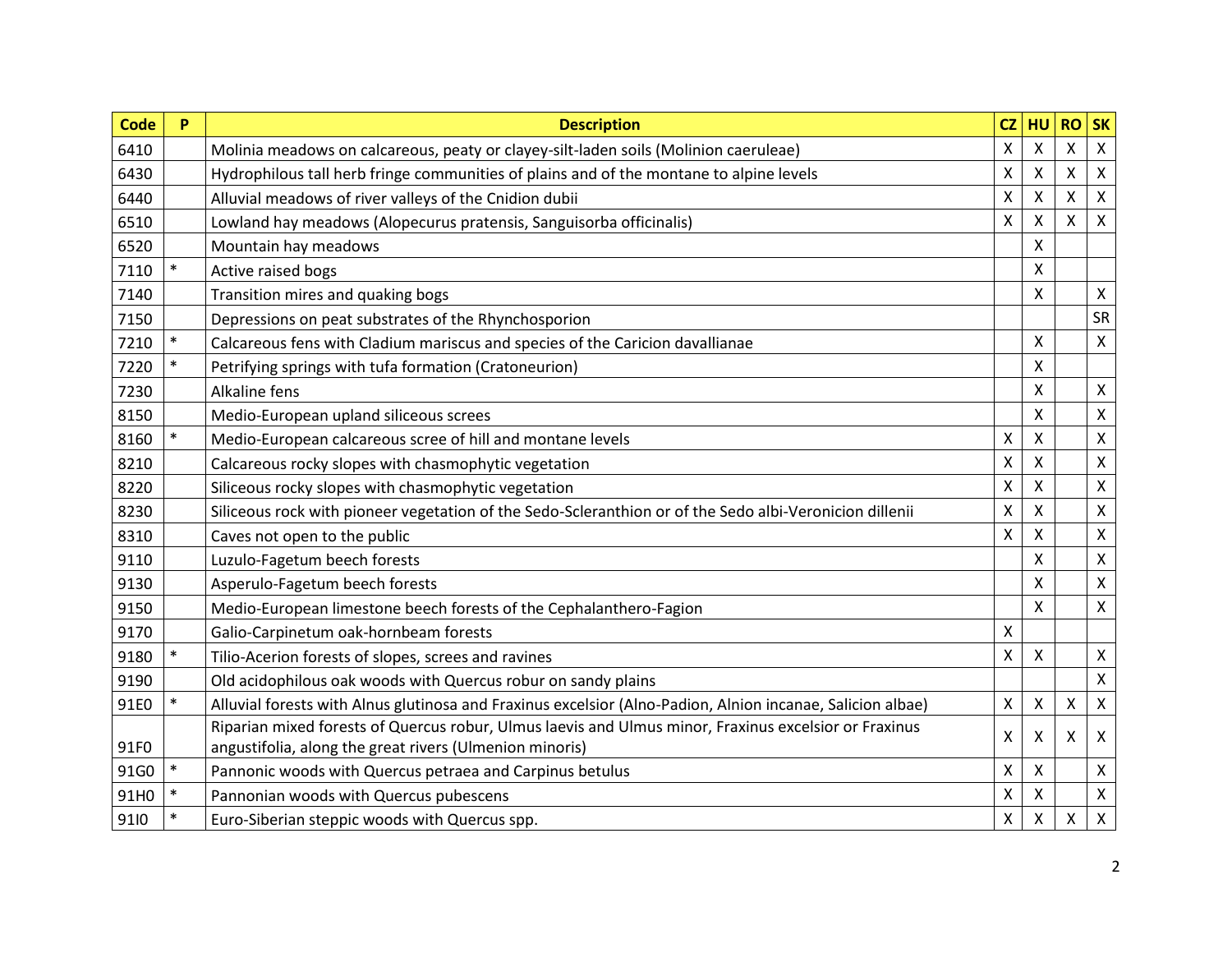| <b>Code</b>     | P                 | <b>Description</b>                                           | CZ                        | HU                        | $RO$ SK                   |                           |  |  |  |  |
|-----------------|-------------------|--------------------------------------------------------------|---------------------------|---------------------------|---------------------------|---------------------------|--|--|--|--|
| 91K0            |                   | Illyrian Fagus sylvatica forests (Aremonio-Fagion)           |                           | X                         |                           |                           |  |  |  |  |
| 91L0            |                   | Illyrian oak-hornbeam forests (Erythronio-Carpinion)         |                           | X                         |                           |                           |  |  |  |  |
| 91M0            |                   | Pannonian-Balkanic turkey oak-sessile oak forests            |                           | Χ                         |                           | $\mathsf{X}$              |  |  |  |  |
| 91N0            | $\ast$            | Pannonic inland sand dune thicket (Junipero-Populetum albae) |                           | Χ                         |                           | $\mathsf X$               |  |  |  |  |
| 91T0            |                   | Central European lichen Scots pine forests                   |                           |                           |                           | $\boldsymbol{\mathsf{X}}$ |  |  |  |  |
| 92A0            |                   | Salix alba and Populus alba galleries                        |                           |                           | $\boldsymbol{\mathsf{X}}$ |                           |  |  |  |  |
| <b>MAMMALS</b>  |                   |                                                              |                           |                           |                           |                           |  |  |  |  |
| 1303            |                   | Rhinolophus hipposideros                                     | X                         | X                         | $\boldsymbol{\mathsf{X}}$ | X                         |  |  |  |  |
| 1304            |                   | Rhinolophus ferrumequinum                                    |                           | $\pmb{\mathsf{X}}$        | $\mathsf{\chi}$           | $\boldsymbol{\mathsf{X}}$ |  |  |  |  |
| 1305            |                   | Rhinolophus euryale                                          |                           | X                         |                           | $\boldsymbol{\mathsf{X}}$ |  |  |  |  |
| 1307            |                   | Myotis blythii                                               | <b>SR</b>                 | X                         |                           | $\boldsymbol{\mathsf{X}}$ |  |  |  |  |
| 1308            |                   | Barbastella barbastellus                                     | X                         | x                         |                           | $\boldsymbol{\mathsf{X}}$ |  |  |  |  |
| 1310            |                   | Miniopterus schreibersii                                     |                           | X                         |                           | $\pmb{\times}$            |  |  |  |  |
| 1318            |                   | Myotis dasycneme                                             |                           | X                         | X                         | $\boldsymbol{\mathsf{X}}$ |  |  |  |  |
| 1321            |                   | Myotis emarginatus                                           | $\mathsf{\chi}$           | $\boldsymbol{\mathsf{X}}$ |                           | $\pmb{\times}$            |  |  |  |  |
| 1323            |                   | Myotis bechsteinii                                           | X                         | x                         |                           | $\boldsymbol{\mathsf{X}}$ |  |  |  |  |
| 1324            |                   | Myotis myotis                                                | $\mathsf{\chi}$           | $\mathsf{x}$              |                           | $\boldsymbol{\mathsf{X}}$ |  |  |  |  |
| 1335            |                   | Spermophilus citellus                                        | X                         | X                         | X                         | $\boldsymbol{\mathsf{X}}$ |  |  |  |  |
| 1337            |                   | Castor fiber                                                 | $\boldsymbol{\mathsf{X}}$ | Χ                         | $\times$                  | $\pmb{\times}$            |  |  |  |  |
| 1352            | $\ast$            | Canis lupus                                                  |                           | X                         |                           | $\boldsymbol{\mathsf{X}}$ |  |  |  |  |
| 1355            |                   | Lutra lutra                                                  | $\mathsf{X}$              | X                         | $\pmb{\times}$            | $\boldsymbol{\mathsf{X}}$ |  |  |  |  |
| 1361            |                   | Lynx lynx                                                    |                           | X                         |                           | $\boldsymbol{\mathsf{X}}$ |  |  |  |  |
| 2021            |                   | Sicista subtilis                                             |                           | Χ                         |                           |                           |  |  |  |  |
| 2633            |                   | Mustela eversmanii                                           | <b>SR</b>                 | X                         | X                         | $\boldsymbol{\mathsf{X}}$ |  |  |  |  |
| 4004            | $\ast$            | Microtus oeconomus mehelyi                                   |                           | X                         |                           | $\mathsf{X}$              |  |  |  |  |
| <b>REPTILES</b> |                   |                                                              |                           |                           |                           |                           |  |  |  |  |
| 1220            |                   | Emys orbicularis                                             |                           | X                         | X                         | $\mathsf{X}$              |  |  |  |  |
| 4121            | $\ast$            | Vipera ursinii rakosiensis                                   |                           | Χ                         |                           |                           |  |  |  |  |
|                 | <b>AMPHIBIANS</b> |                                                              |                           |                           |                           |                           |  |  |  |  |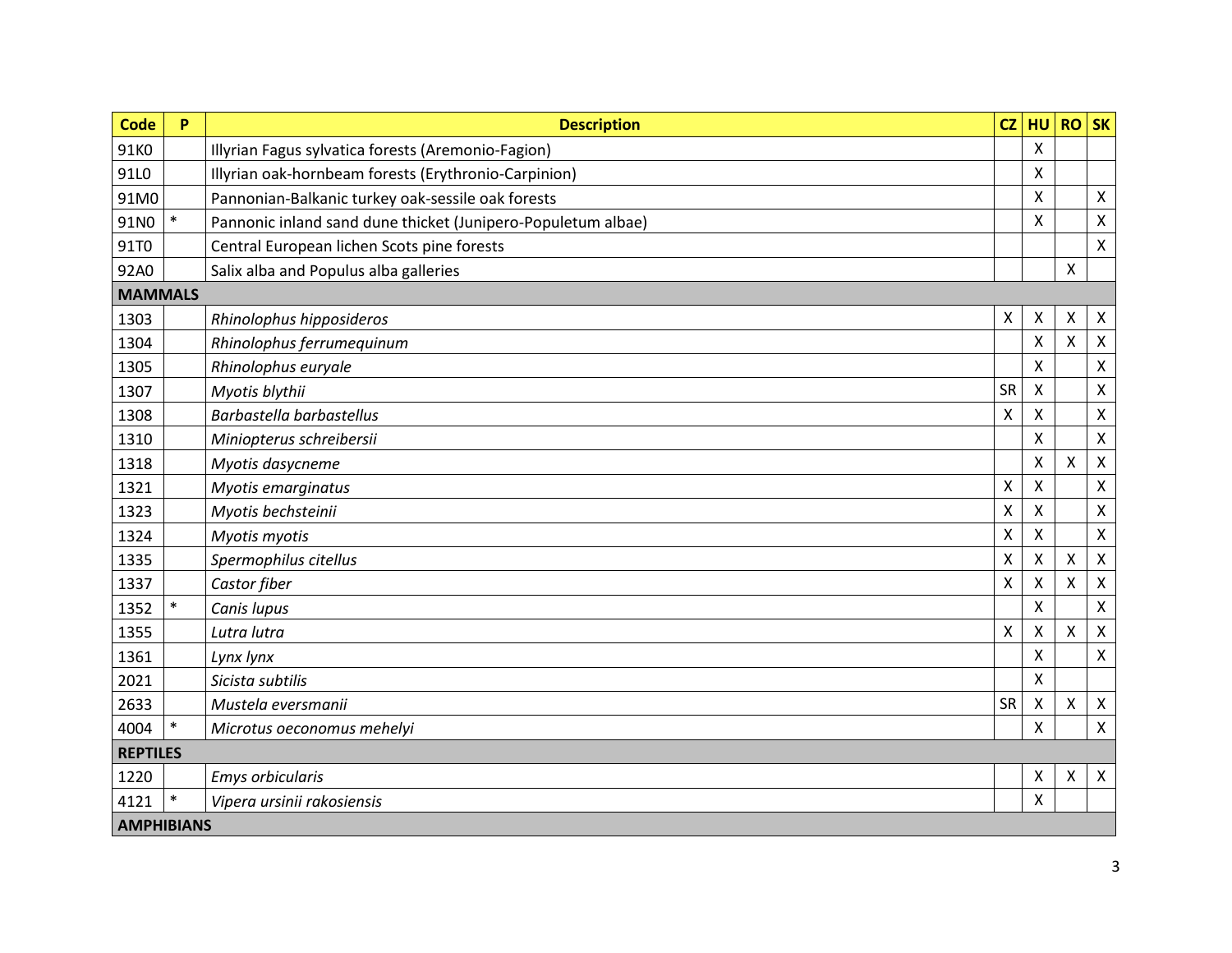| <b>Code</b> | P | <b>Description</b>         | CZ                        | HU                 | <b>RO</b>                 | <b>SK</b>                 |
|-------------|---|----------------------------|---------------------------|--------------------|---------------------------|---------------------------|
| 1166        |   | Triturus cristatus         | $\boldsymbol{\mathsf{X}}$ | $\pmb{\mathsf{X}}$ | $\pmb{\mathsf{X}}$        | SR                        |
| 1167        |   | Triturus carnifex          | $\pmb{\times}$            | $\mathsf{X}$       |                           |                           |
| 1188        |   | Bombina bombina            | $\pmb{\times}$            | Χ                  | $\pmb{\times}$            | $\pmb{\times}$            |
| 1193        |   | Bombina variegata          | <b>SR</b>                 | X                  | X                         | $\pmb{\times}$            |
| 1993        |   | Triturus dobrogicus        | Χ                         | X                  | $\boldsymbol{\mathsf{X}}$ | $\pmb{\times}$            |
| <b>FISH</b> |   |                            |                           |                    |                           |                           |
| 1098        |   | Eudontomyzon spp.          |                           | Χ                  |                           |                           |
| 1105        |   | Hucho hucho                |                           | X                  |                           | $\mathsf{X}$              |
| 1130        |   | Aspius aspius              | X                         | X                  | $\pmb{\mathsf{X}}$        | $\pmb{\times}$            |
| 1138        |   | <b>Barbus meridionalis</b> |                           | Χ                  |                           |                           |
| 1145        |   | Misgurnus fossilis         | X                         | X                  | $\pmb{\mathsf{X}}$        | $\pmb{\times}$            |
| 1146        |   | Sabanejewia aurata         |                           | X                  | X                         |                           |
| 1149        |   | Cobitis taenia             | X                         | $\pmb{\mathsf{X}}$ | $\pmb{\mathsf{X}}$        | $\pmb{\times}$            |
| 1157        |   | Gymnocephalus schraetzer   | $\boldsymbol{\mathsf{X}}$ | $\pmb{\times}$     | X                         | $\pmb{\times}$            |
| 1159        |   | Zingel zingel              | $\pmb{\times}$            | Χ                  | X                         | $\pmb{\times}$            |
| 1160        |   | Zingel streber             | X                         | X                  | X                         | $\boldsymbol{\mathsf{X}}$ |
| 1163        |   | Cottus gobio               |                           | Χ                  |                           | $\pmb{\times}$            |
| 2011        |   | Umbra krameri              |                           | X                  | $\mathsf{X}$              | $\pmb{\times}$            |
| 2484        |   | Eudontomyzon mariae        |                           |                    |                           | $\pmb{\times}$            |
| 2485        |   | Eudontomyzon vladykovi     |                           |                    | <b>SR</b>                 |                           |
| 2522        |   | Pelecus cultratus          | X                         | $\pmb{\times}$     | $\boldsymbol{\mathsf{X}}$ | $\mathsf{X}$              |
| 2555        |   | Gymnocephalus baloni       | X                         | X                  | X                         | $\boldsymbol{\mathsf{X}}$ |
| 4123        |   | Eudontomyzon danfordi      |                           |                    |                           | $\pmb{\times}$            |
| 5197        |   | Sabanejewia balcanica      |                           |                    |                           | $\pmb{\times}$            |
| 5264        |   | <b>Barbus carpathicus</b>  |                           |                    |                           | $\pmb{\times}$            |
| 5329        |   | Romanogobio vladykovi      | $\pmb{\times}$            | $\pmb{\mathsf{X}}$ | $\mathsf{\chi}$           | $\pmb{\times}$            |
| 5339        |   | Rhodeus amarus             | Χ                         | X                  | X                         | $\pmb{\times}$            |
| 5345        |   | Rutilus virgo              |                           | X                  |                           | $\pmb{\times}$            |
| 6143        |   | Romanogobio kesslerii      |                           | Χ                  | $\boldsymbol{\mathsf{X}}$ | $\pmb{\times}$            |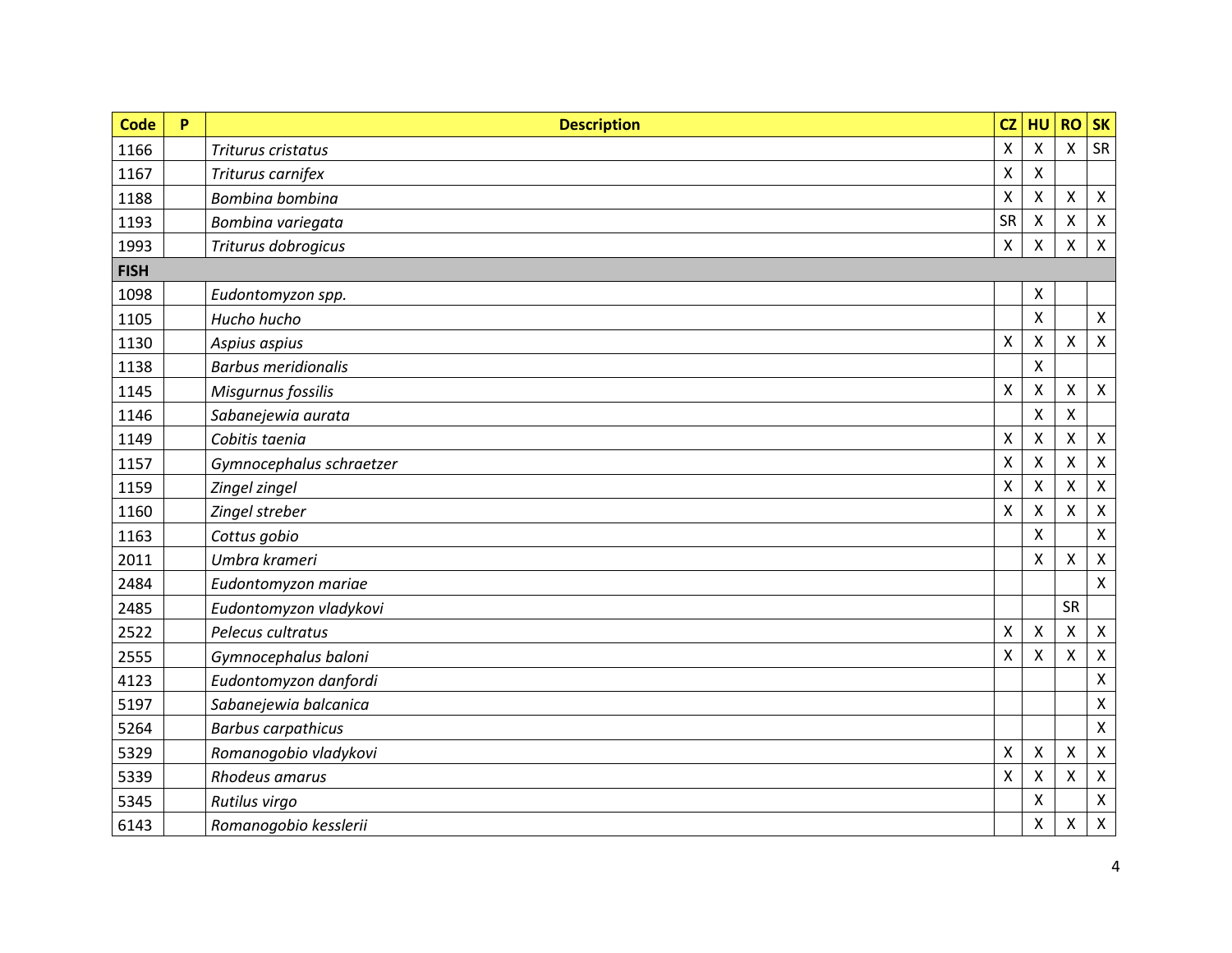| <b>Code</b>          | P      | <b>Description</b>           | CZ              | HU                 | <b>RO</b>                 | <b>SK</b>                 |
|----------------------|--------|------------------------------|-----------------|--------------------|---------------------------|---------------------------|
| 6145                 |        | Romanogobio uranoscopus      |                 | X                  | $\mathsf{\chi}$           | $\pmb{\times}$            |
| <b>INVERTEBRATES</b> |        |                              |                 |                    |                           |                           |
| 1014                 |        | Vertigo angustior            | X               | $\pmb{\times}$     |                           | $\boldsymbol{\mathsf{X}}$ |
| 1016                 |        | Vertigo moulinsiana          | X               | X                  |                           | $\pmb{\times}$            |
| 1032                 |        | Unio crassus                 | X               | Χ                  | $\boldsymbol{\mathsf{X}}$ | $\pmb{\times}$            |
| 1037                 |        | Ophiogomphus cecilia         | Χ               | Χ                  | X                         | $\pmb{\times}$            |
| 1042                 |        | Leucorrhinia pectoralis      |                 | X                  |                           | $\pmb{\times}$            |
| 1059                 |        | Maculinea teleius            | <b>SR</b>       | $\pmb{\times}$     | X                         | $\pmb{\times}$            |
| 1060                 |        | Lycaena dispar               | X               | X                  | $\sf X$                   | $\pmb{\times}$            |
| 1061                 |        | Maculinea nausithous         | SR              | X                  |                           | $\pmb{\times}$            |
| 1065                 |        | Euphydryas aurinia           |                 | X                  |                           |                           |
| 1071                 |        | Coenonympha oedippus         |                 | X                  |                           |                           |
| 1074                 |        | Eriogaster catax             | $\mathsf{\chi}$ | X                  | X                         | $\mathsf{X}$              |
| 1079                 |        | Limoniscus violaceus         |                 | X                  |                           | $\boldsymbol{\mathsf{X}}$ |
| 1082                 |        | Graphoderus bilineatus       |                 | Χ                  |                           | $\pmb{\times}$            |
| 1083                 |        | Lucanus cervus               | X               | X                  | X                         | $\boldsymbol{\mathsf{X}}$ |
| 1084                 | $\ast$ | Osmoderma eremita            | X               | X                  |                           | $\boldsymbol{\mathsf{X}}$ |
| 1086                 |        | Cucujus cinnaberinus         | X               | X                  |                           | $\boldsymbol{\mathsf{X}}$ |
| 1087                 | $\ast$ | Rosalia alpina               |                 | Χ                  |                           | $\pmb{\times}$            |
| 1088                 |        | Cerambyx cerdo               | X               | X                  | X                         | $\boldsymbol{\mathsf{X}}$ |
| 1093                 |        | Austropotamobius torrentium  |                 | Χ                  |                           |                           |
| 4011                 |        | <b>Bolbelasmus unicornis</b> | $\pmb{\times}$  | $\pmb{\mathsf{X}}$ |                           | $\boldsymbol{\mathsf{X}}$ |
| 4012                 |        | Carabus hampei               |                 | Χ                  |                           |                           |
| 4013                 |        | Carabus hungaricus           | X               | X                  | X                         | $\pmb{\times}$            |
| 4014                 |        | Carabus variolosus           |                 | Χ                  |                           | $\pmb{\times}$            |
| 4015                 |        | Carabus zawadzkii            |                 | Χ                  |                           |                           |
| 4016                 |        | Dorcadion fulvum cervae      |                 | x                  |                           |                           |
| 4017                 |        | Duvalius gebhardti           |                 | Χ                  |                           |                           |
| 4018                 |        | Duvalius hungaricus          |                 | Χ                  |                           | $\mathsf{X}$              |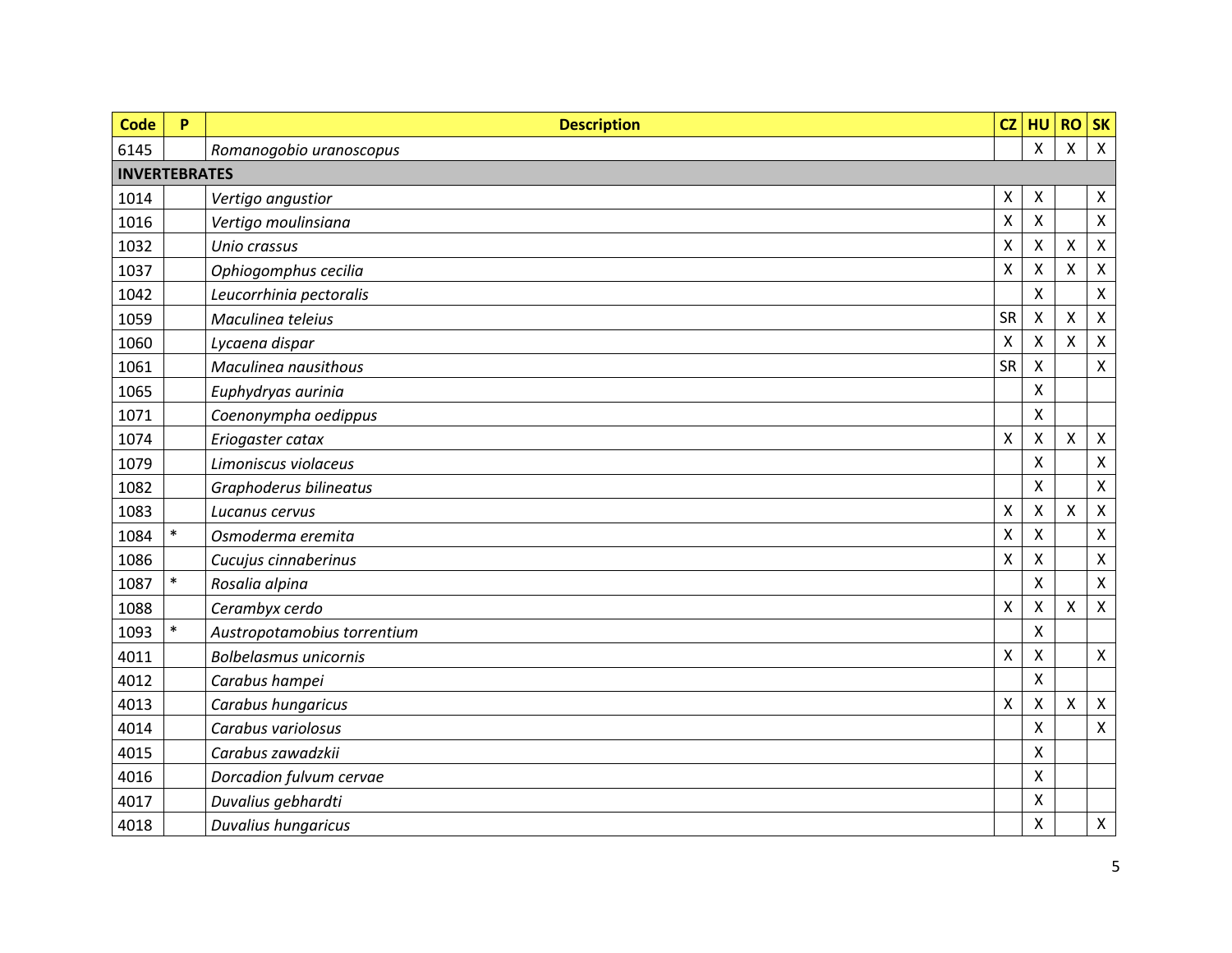| <b>Code</b> | P      | <b>Description</b>           | CZ              | HU                 | $RO$ SK                   |                           |
|-------------|--------|------------------------------|-----------------|--------------------|---------------------------|---------------------------|
| 4020        |        | Pilemia tigrina              |                 | $\pmb{\mathsf{X}}$ |                           |                           |
| 4022        |        | Probaticus subrugosus        |                 | X                  |                           |                           |
| 4026        |        | Rhysodes sulcatus            |                 | X                  |                           | $\mathsf{X}$              |
| 4027        |        | Arytrura musculus            |                 | Χ                  | X                         |                           |
| 4028        |        | Catopta thrips               |                 | X                  |                           |                           |
| 4029        |        | Chondrosoma fiduciarium      |                 | Χ                  |                           |                           |
| 4030        |        | Colias myrmidone             |                 | Χ                  |                           | $\mathsf{X}$              |
| 4031        |        | Cucullia mixta               |                 | Χ                  |                           |                           |
| 4032        |        | Dioszeghyana schmidtii       |                 | X                  | $\pmb{\times}$            | $\mathsf{X}$              |
| 4033        |        | Erannis ankeraria            |                 | Χ                  |                           |                           |
| 4034        |        | Glyphipterix loricatella     |                 | X                  |                           |                           |
| 4035        |        | Gortyna borelii lunata       |                 | Χ                  | X                         |                           |
| 4036        |        | Leptidea morsei              |                 | Χ                  |                           | $\mathsf{X}$              |
| 4037        |        | Lignyoptera fumidaria        |                 | X                  |                           |                           |
| 4039        | $\ast$ | Nymphalis vaualbum           |                 |                    | $\boldsymbol{\mathsf{X}}$ |                           |
| 4040        |        | Phyllometra culminaria       |                 | X                  |                           |                           |
| 4041        |        | Polymixis rufocincta isolata |                 | Χ                  |                           |                           |
| 4045        |        | Coenagrion ornatum           |                 | Χ                  | $\pmb{\mathsf{X}}$        | $\mathsf{X}$              |
| 4046        |        | Cordulegaster heros          |                 | X                  |                           | $\pmb{\times}$            |
| 4048        |        | Isophya costata              |                 | X                  | $\pmb{\times}$            | $\boldsymbol{\mathsf{X}}$ |
| 4050        |        | Isophya stysi                |                 | Χ                  | X                         | $\pmb{\times}$            |
| 4052        |        | Odontopodisma rubripes       |                 | X                  | X                         | $\boldsymbol{\mathsf{X}}$ |
| 4053        |        | Paracaloptenus caloptenoides |                 | X                  |                           | $\pmb{\times}$            |
| 4054        |        | Pholidoptera transsylvanica  |                 | Χ                  |                           | $\pmb{\times}$            |
| 4055        |        | Stenobothrus eurasius        |                 | X                  |                           | $\pmb{\times}$            |
| 4056        |        | Anisus vorticulus            | $\mathsf{\chi}$ | X                  | $\pmb{\mathsf{X}}$        | $\pmb{\times}$            |
| 4057        |        | Chilostoma banaticum         |                 | X                  | X                         |                           |
| 4059        |        | Hygromia kovacsi             |                 | X                  |                           |                           |
| 4062        | $\ast$ | Paladilhia hungarica         |                 | Χ                  |                           |                           |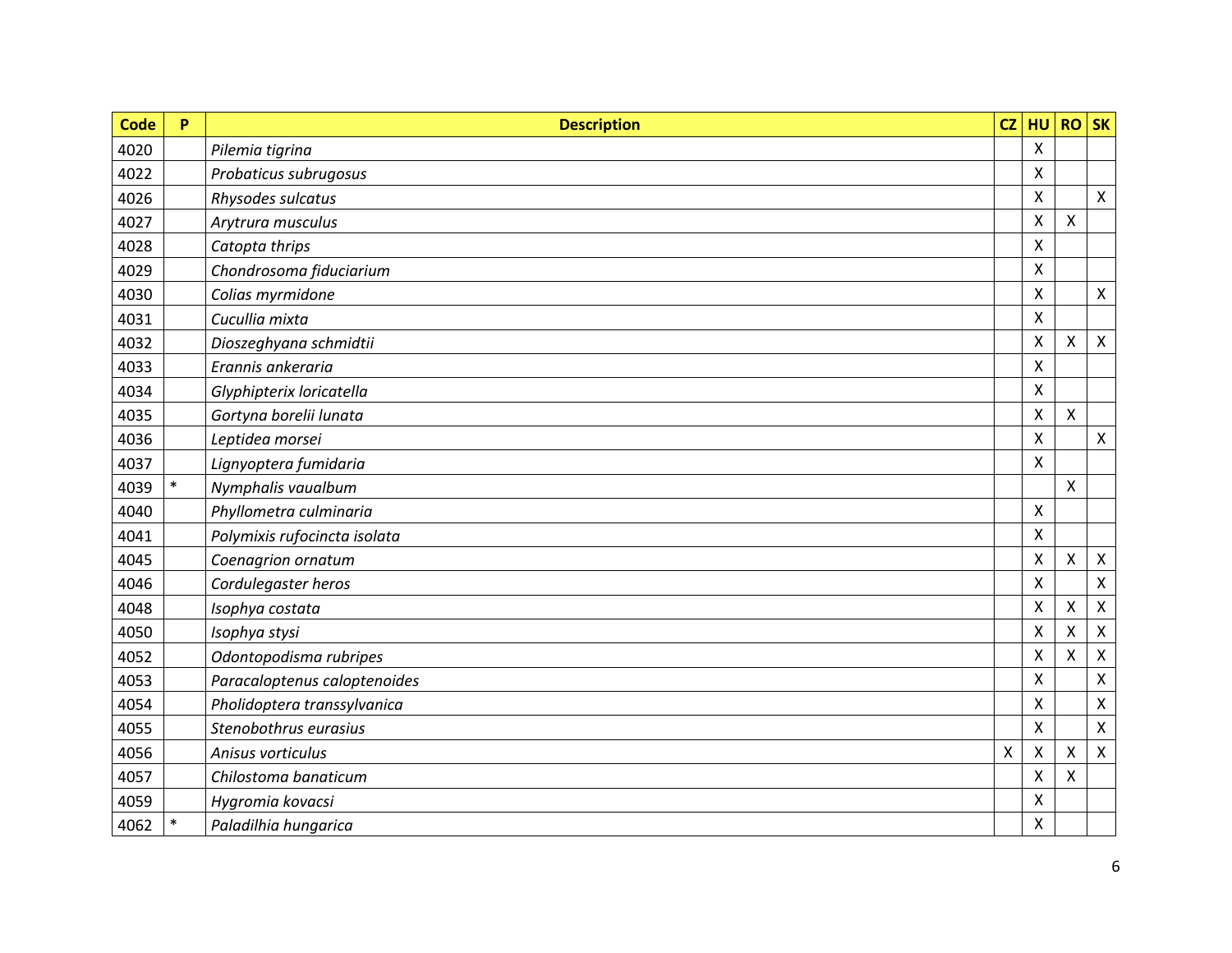| <b>Code</b>   | P      | <b>Description</b>                  | CZ                 | HU | <b>RO</b>                 | <b>SK</b>                 |
|---------------|--------|-------------------------------------|--------------------|----|---------------------------|---------------------------|
| 4063          |        | Sadleriana pannonica                |                    | X  |                           | $\mathsf{X}$              |
| 4064          |        | Theodoxus transversalis             |                    | X  |                           |                           |
| 6169          |        | Euphydryas maturna                  |                    | Χ  | $\mathsf{X}$              | $\boldsymbol{\mathsf{X}}$ |
| 6199          | $\ast$ | Euplagia quadripunctaria            | Χ                  | Χ  | $\boldsymbol{\mathsf{X}}$ | X                         |
| 6908          |        | Morimus asper funereus              |                    | Χ  |                           | $\mathsf{X}$              |
| <b>PLANTS</b> |        |                                     |                    |    |                           |                           |
| 1379          |        | Mannia triandra                     |                    | X  |                           |                           |
| 1381          |        | Dicranum viride                     |                    | Χ  |                           |                           |
| 1386          |        | Buxbaumia viridis                   |                    | X  |                           |                           |
| 1428          |        | Marsilea quadrifolia                |                    | Χ  | $\boldsymbol{\mathsf{X}}$ | X                         |
| 1477          |        | Pulsatilla patens                   |                    | Χ  |                           | $\mathsf{X}$              |
| 1516          |        | Aldrovanda vesiculosa               |                    | Χ  | $\mathsf{X}$              |                           |
| 1614          |        | Apium repens                        |                    | Χ  |                           | $\mathsf{X}$              |
| 1617          |        | Angelica palustris                  |                    | X  | $\boldsymbol{\mathsf{X}}$ | $\pmb{\times}$            |
| 1689          |        | Dracocephalum austriacum            | $\pmb{\mathsf{X}}$ | Χ  |                           | $\mathsf{X}$              |
| 1832          |        | Caldesia parnassifolia              |                    | X  |                           |                           |
| 1898          |        | Eleocharis carniolica               |                    | Χ  | $\boldsymbol{\mathsf{X}}$ |                           |
| 1902          |        | Cypripedium calceolus               | $\pmb{\mathsf{X}}$ | Χ  |                           | $\mathsf{X}$              |
| 1903          |        | Liparis loeselii                    |                    | X  |                           | $\mathsf{X}$              |
| 1917          |        | Artemisia pancicii                  | Χ                  |    |                           |                           |
| 2093          |        | Pulsatilla grandis                  | Χ                  | Χ  |                           | $\mathsf{X}$              |
| 2097          |        | Paeonia officinalis subsp. banatica |                    | X  |                           |                           |
| 2120          |        | Thlaspi jankae                      |                    | X  |                           | $\mathsf{X}$              |
| 2156          | $\ast$ | Linum dolomiticum                   |                    | Χ  |                           |                           |
| 2170          | $\ast$ | Ferula sadleriana                   |                    | X  |                           |                           |
| 2188          |        | Vincetoxicum pannonicum             |                    | Χ  |                           |                           |
| 2203          | $\ast$ | Onosma tornensis                    |                    | Χ  |                           | $\pmb{\mathsf{X}}$        |
| 2285          |        | Colchicum arenarium                 |                    | X  |                           | $\mathsf{X}$              |
| 4068          |        | Adenophora lilifolia                |                    | Χ  | $\mathsf{X}$              | $\pmb{\times}$            |